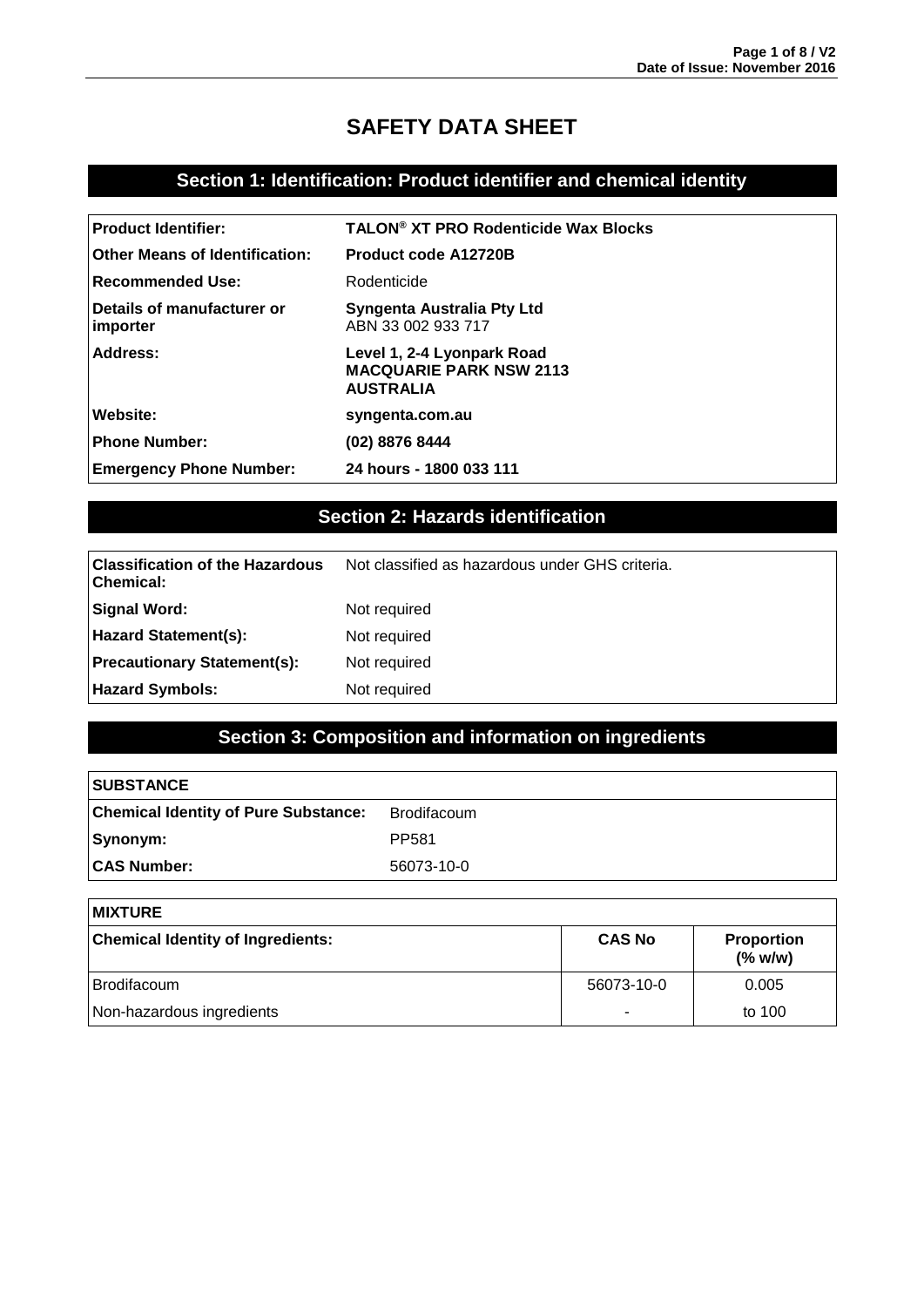| <b>Section 4: First aid measures</b>                          |                                                                                                                                                                                                                                                                                                                                                                                                                                                                                                                                                                                                                                                                                                                                                                                                                                                       |                                                                                                                                                                                                 |  |
|---------------------------------------------------------------|-------------------------------------------------------------------------------------------------------------------------------------------------------------------------------------------------------------------------------------------------------------------------------------------------------------------------------------------------------------------------------------------------------------------------------------------------------------------------------------------------------------------------------------------------------------------------------------------------------------------------------------------------------------------------------------------------------------------------------------------------------------------------------------------------------------------------------------------------------|-------------------------------------------------------------------------------------------------------------------------------------------------------------------------------------------------|--|
| <b>Description of Necessary</b><br><b>First Aid Measures:</b> | In case of poisoning by any exposure route contact a doctor or Poisons<br>Information Centre on 131 126.<br>Have the product label or SDS with you when calling or going for treatment.<br>Vitamin K1 (Phytomenadione) is antidotal.                                                                                                                                                                                                                                                                                                                                                                                                                                                                                                                                                                                                                  |                                                                                                                                                                                                 |  |
|                                                               | Ingestion:<br><b>Humans:</b> Rinse mouth with water. Take victim<br>immediately to hospital. Seek medical advice. Do NOT<br>induce vomiting.<br><b>Domestic animals:</b> If severe signs of poisoning,<br>immediately transport to veterinarian. For early signs of<br>poisoning, transport to veterinarian.<br>No signs but suspected bait consumption (this includes<br>animals known to have ingested the bait or animals<br>showing evidence of ingestion such as traces of dye from<br>the bait around the mouth or in faeces), induce vomiting<br>only if ingestion is recent (less than 6 hours). Make up a<br>solution of salty water (2 to 3 tablespoons salt in a cup of<br>water), place in a soft drink bottle and squirt down<br>animal's throat. Vomiting should take place in<br>approximately 10 minutes. Seek veterinarian's advice. |                                                                                                                                                                                                 |  |
|                                                               | Eye contact:<br>Rinse immediately with plenty of water, also under the<br>eyelids, for at least 15 minutes. Remove contact lenses.<br>Immediate medical attention is required.                                                                                                                                                                                                                                                                                                                                                                                                                                                                                                                                                                                                                                                                        |                                                                                                                                                                                                 |  |
|                                                               | <b>Skin contact:</b>                                                                                                                                                                                                                                                                                                                                                                                                                                                                                                                                                                                                                                                                                                                                                                                                                                  | Take off all contaminated clothing immediately.<br>Wash off immediately with plenty of water.<br>If skin irritation persists, call a physician.<br>Wash contaminated clothing before re-use.    |  |
|                                                               | Inhalation:                                                                                                                                                                                                                                                                                                                                                                                                                                                                                                                                                                                                                                                                                                                                                                                                                                           | Remove to fresh air. Keep patient warm and at rest.<br>If breathing is irregular or stopped, administer artificial<br>respiration. Call a physician or Poison Information Centre<br>immediately |  |
| <b>Symptoms Caused by</b><br><b>Exposure:</b>                 | No adverse health effects expected if the product is handled in accordance<br>with this Safety Data Sheet and the product label. Symptoms that may<br>arise if the product is mishandled and overexposure occurs are:<br>Mild exposure: Reduction in the clotting power of blood, detectable only<br>by laboratory analysis.<br>Moderate exposure: Symptoms include bleeding gums, increased<br>tendency to bruise, blood in faeces and urine or excessive bleeding from<br>minor cuts or abrasions.<br>Severe exposure: Severe gastrointestinal bleeding, massive internal<br>bleeding resulting in shock, coma and death in very severe cases                                                                                                                                                                                                       |                                                                                                                                                                                                 |  |
| <b>Medical Attention and</b><br><b>Special Treatment:</b>     | <b>NOTE TO PHYSICIANS AND VETERINARIANS</b><br>Brodifacoum, the active constituent of TALON XT PRO Rodenticide Wax<br>Blocks, is a long lasting anticoagulant chemical, which if ingested by<br>humans, domestic animals or pets, can reduce the clotting power of the<br>blood and haemorrhage may result. Vitamin K1 (Phytomenadione) should<br>be administered urgently by medical, appropriate paramedical personnel or<br>veterinarians. If administered intravenously the injection must be given<br>slowly.                                                                                                                                                                                                                                                                                                                                    |                                                                                                                                                                                                 |  |
|                                                               |                                                                                                                                                                                                                                                                                                                                                                                                                                                                                                                                                                                                                                                                                                                                                                                                                                                       | This product contains anticoagulants with an effect similar to warfarin in<br>that they act by interfering with the synthesis of prothrombin.                                                   |  |
|                                                               | <b>Humans:</b> The specific measure of effect is the prothrombin time. Note: this<br>may not become prolonged until 12 to 18 hours after ingestion. The<br>specific antidote is vitamin K1 (Phytomenandione). Antidote must be                                                                                                                                                                                                                                                                                                                                                                                                                                                                                                                                                                                                                        |                                                                                                                                                                                                 |  |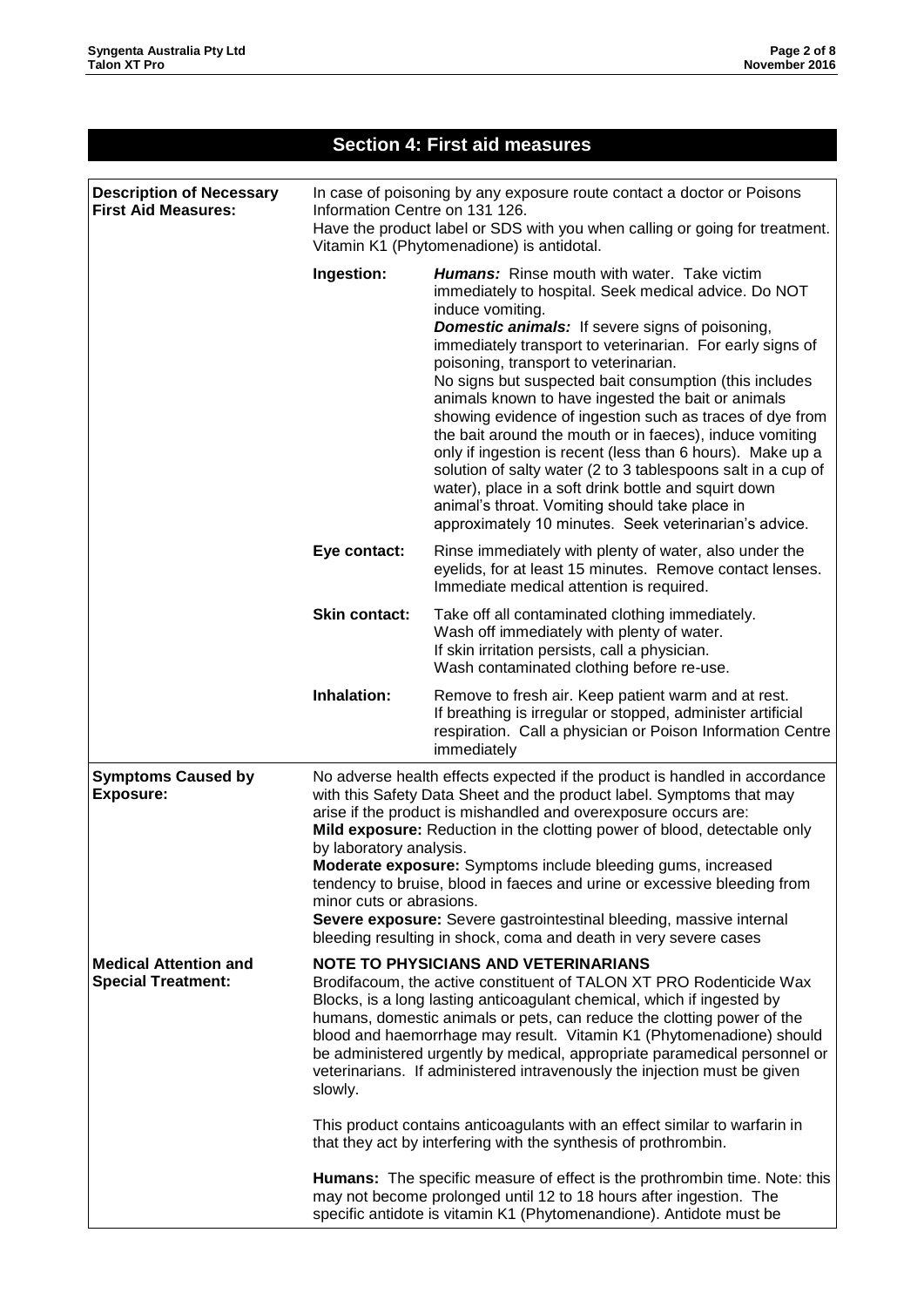administered under medical supervision. Initially, antidote should be given by injection (10 to 20 mg, or 0.25 mg/kg for children, by slow intravenous infusion at a rate not exceeding 1 mg/minute. In severe cases the use of fresh frozen plasma may be required). Maintenance treatment is given orally (40 mg/day in divided doses for adults; up to 20 mg/day in divided doses for children). The prothrombin time and the haemoglobin should be monitored. Patients should be kept under medical supervision until the prothrombin time has been normal for 3 consecutive days. Oral treatment may need continuing for several months (20 mg/day in divided doses for adults and up to 20 mg/day in divided doses for children).

#### **Domestic animals exhibiting signs of intoxication:**

- 1. Carry out a prothrombin test. Administer parentally 2 to 5 mg/kg of Vitamin K1. Use the smallest diameter needle feasible and avoid the intravenous route in severely haemorrhagic animals.
- 2. Repeat prothrombin test about four hours after injection. Provided that the prothrombin time has normalised start daily oral vitamin K1 treatment and continue for 3 to 4 weeks.
- 3. Carry out a prothrombin test 24 to 48 hours after end of treatment. Continue treatment if signs of poisoning reappear or if prothrombin time is still abnormal.

#### **Domestic animals suspected of consuming bait:**

- 1. Test prothrombin time daily for up to 3 days after suspected date of ingestion.
- 2. Treat with Vitamin K1 if signs of poisoning appear or if prothrombin time increases.
- 3. Prophylactic oral Vitamin K1 treatment could be carried out.

Refer to the document "The Treatment of Anticoagulant Rodenticide Poisoning" (1998 or later edition) available at most major treatment hospitals, Poisons Information Centre or Syngenta Australia Pty Ltd.

## **Section 5: Fire fighting measures**

| <b>Suitable Extinguishing</b><br>Equipment:                                         | Small fires: Use water spray, alcohol resistant foam, dry chemical or<br>carbon dioxide. DO NOT use a solid water stream as it may scatter<br>and spread fire<br>Large fires:<br>Use alcohol resistant foam or water spray. DO NOT use a solid water<br>stream as it may scatter and spread fire.               |
|-------------------------------------------------------------------------------------|-----------------------------------------------------------------------------------------------------------------------------------------------------------------------------------------------------------------------------------------------------------------------------------------------------------------|
| Specific Hazards Arising from the<br><b>Chemical:</b>                               | As the product contains combustible organic components, fire will<br>produce dense black smoke containing hazardous products of<br>combustion (see Section 10). Combustion or thermal decomposition<br>will evolve toxic and irritant vapours. Exposure to decomposition<br>products may be a hazard to health. |
| <b>Special Protective Equipment</b><br>and Precautions for Fire<br><b>Fighters:</b> | Wear full protective clothing and self contained breathing<br>apparatus.<br>DO NOT allow runoff from firefighting to enter drains or water<br>courses. Cool closed containers exposed to fire with water spray.                                                                                                 |

### **Section 6: Accidental release measures**

|                                | <b>Personal Precautions, Protective</b> In case of spillage it is important to take all steps necessary to |
|--------------------------------|------------------------------------------------------------------------------------------------------------|
| <b>Equipment and Emergency</b> | • Avoid eye and skin contact                                                                               |
| <b>Procedures:</b>             | • Avoid contamination of waterways                                                                         |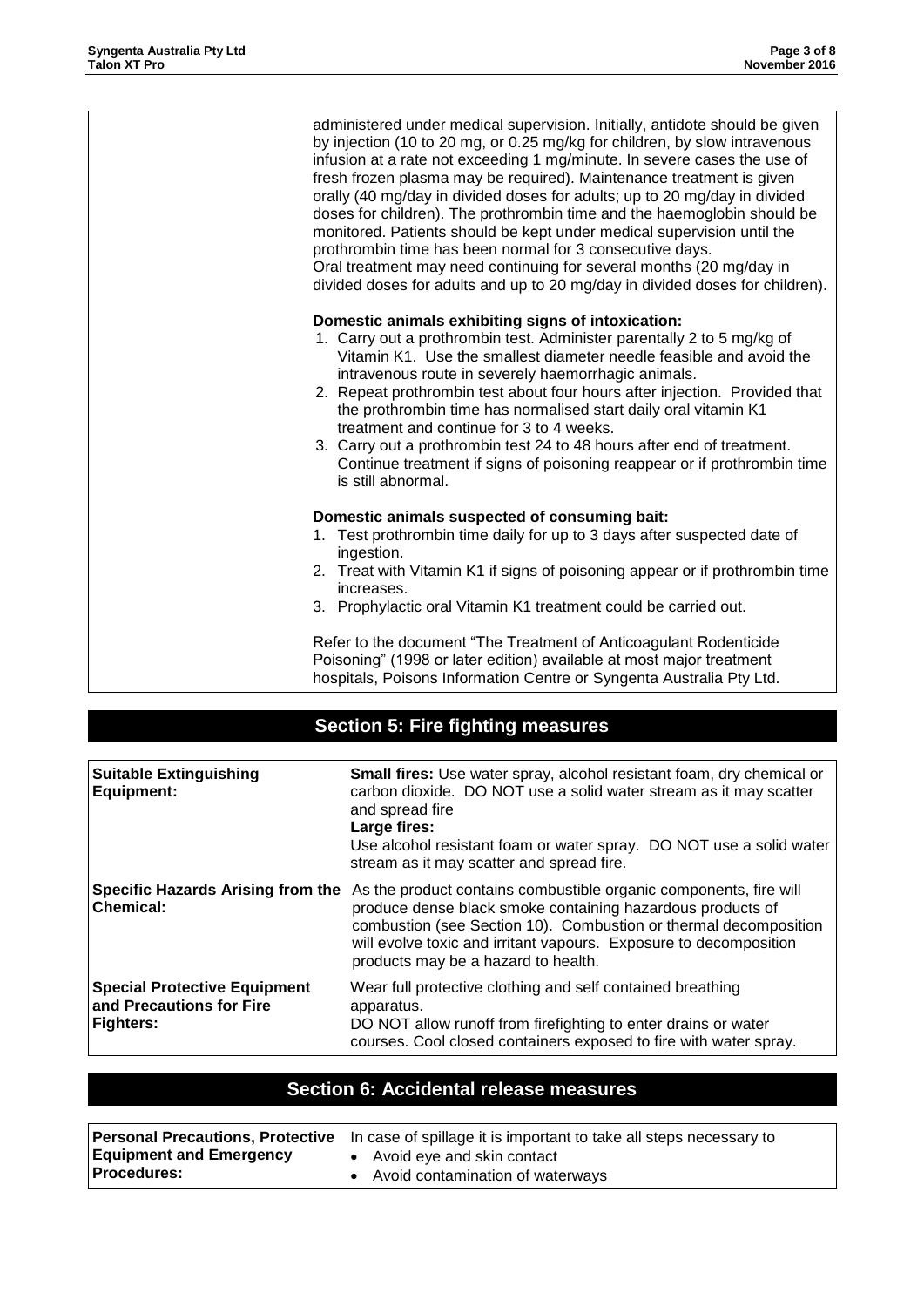| <b>Environmental precautions:</b>                                    | Avoid dust formation. Do not flush into surface water or sanitary sewer<br>system.                                                                                                                                                                                                                                                                                                                                                                                                                                                                                                                                                                                                                                                                                                                                                                                                                                                                                                                             |  |
|----------------------------------------------------------------------|----------------------------------------------------------------------------------------------------------------------------------------------------------------------------------------------------------------------------------------------------------------------------------------------------------------------------------------------------------------------------------------------------------------------------------------------------------------------------------------------------------------------------------------------------------------------------------------------------------------------------------------------------------------------------------------------------------------------------------------------------------------------------------------------------------------------------------------------------------------------------------------------------------------------------------------------------------------------------------------------------------------|--|
| <b>Methods and Materials for</b><br><b>Containment and Clean Up:</b> | <b>Procedure for spill</b><br>Keep all bystanders away<br>(1)<br>Wear full length clothing and PVC gloves<br>(2)<br>Reposition any leaking containers so as to minimise leakage<br>(3)<br>Contain spillage, pick up with an electrically protected vacuum<br>(4)<br>cleaner or by wet-brushing. Do not create a powder cloud by<br>using a brush or compressed air.<br>Transfer to a container for disposal<br>(5)<br>Disposal of the material will depend upon the extent of the spill<br>(6)<br>For quantities up to 50 kg of product bury in a secure landfill<br>site<br>For quantities greater than 50 kg seek advice from the<br>manufacturer (use emergency contact number below) before<br>attempting disposal. Contain in a secure location until<br>disposal method is established<br>Decontaminate spill area with detergent and water and rinse with<br>(7)<br>the smallest volume of water practicable<br>If the product contaminates rivers and lakes or drains inform<br>respective authorities |  |

# **Section 7: Handling and storage**

| <b>Precautions for Safe Handling:</b>                                   | Manufacture, packaging and transport: Avoid skin and eye contact.<br>Wear overalls, safety glasses and impervious gloves. Always wash<br>hands before smoking, eating, drinking or using the toilet.<br>Preparation and use of the product: DO NOT inhale dust. DO NOT<br>touch the bait, use scoop or measure. If on skin and after each<br>baiting, wash thoroughly with soap and water. Only use protective<br>equipment bearing the mark of the Standards Association of Australia                                        |
|-------------------------------------------------------------------------|-------------------------------------------------------------------------------------------------------------------------------------------------------------------------------------------------------------------------------------------------------------------------------------------------------------------------------------------------------------------------------------------------------------------------------------------------------------------------------------------------------------------------------|
| <b>Conditions for Safe Storage,</b><br>Including any Incompatibilities: | Containers which have held bait should not be used for any other<br>purpose. Store in tightly sealed original containers in a dry secure<br>place away from fertilisers, seed, feed and food. Store out of direct<br>sunlight. Keep out of reach of children, unauthorised persons and<br>animals.<br>Store and transport according to the requirements for a Schedule 6<br>poison. Not classified as Dangerous Goods by the criteria of the<br>Australian Dangerous Goods Code (ADG Code) for transport by Road<br>and Rail. |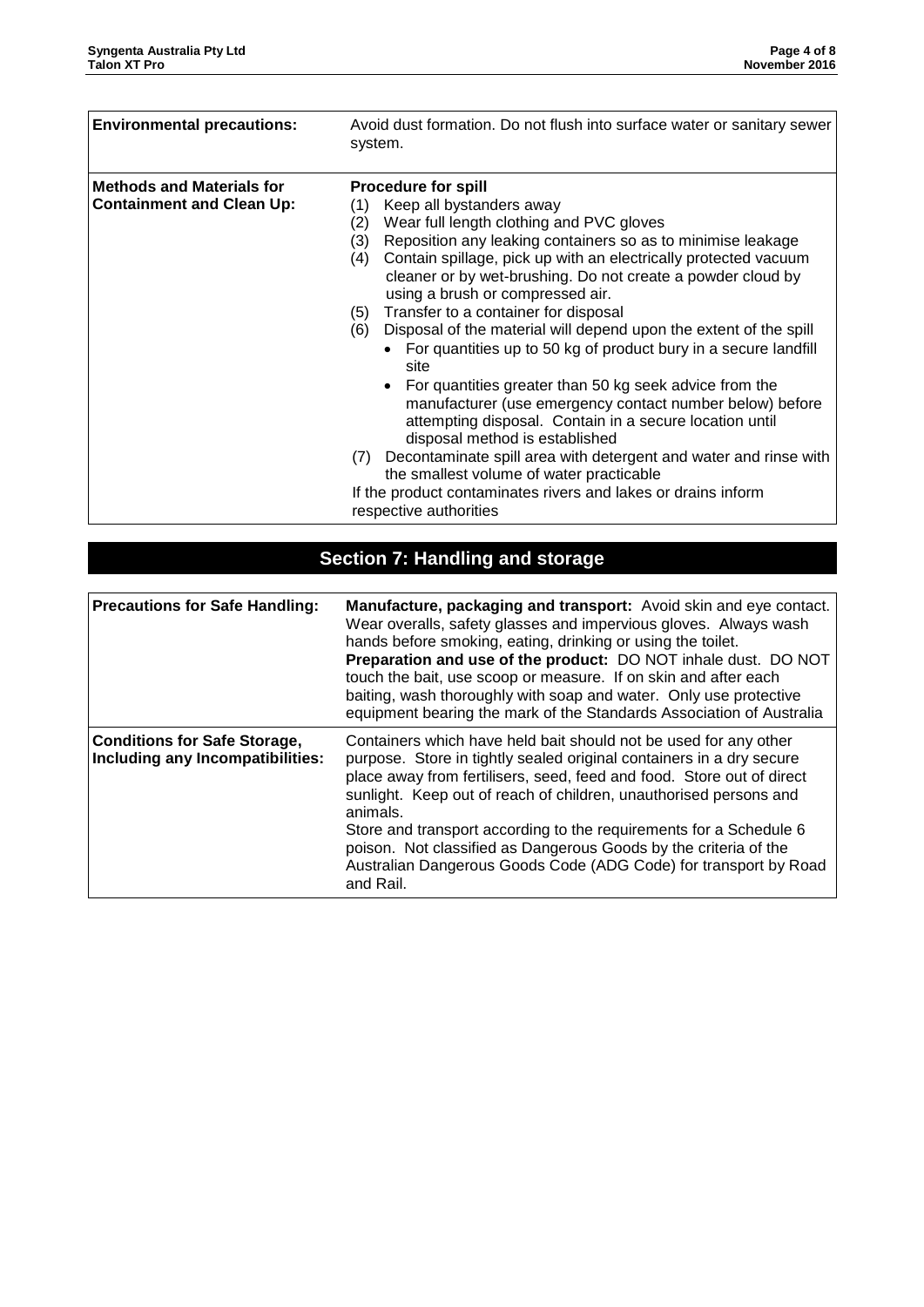### **Section 8: Exposure controls and personal protection**

#### **ALWAYS READ AND FOLLOW THE LABEL INSTRUCTIONS AND WARNINGS**

|                                       | <b>Component</b>                                                                                                                                                                                                                                                                   | <b>Exposure limit</b> | Value type |
|---------------------------------------|------------------------------------------------------------------------------------------------------------------------------------------------------------------------------------------------------------------------------------------------------------------------------------|-----------------------|------------|
| <b>National Exposure Standards:</b>   | propane-1,2-diol<br>(particulates)                                                                                                                                                                                                                                                 | 10 $mg/L$             | 8h TWA     |
| <b>Syngenta Exposure Standards:</b>   | 8 h TWA<br>brodifacoum<br>$0.002$ mg/m <sup>3</sup>                                                                                                                                                                                                                                |                       |            |
| <b>Biological Limit Values:</b>       | No biological limits allocated                                                                                                                                                                                                                                                     |                       |            |
| <b>Engineering Controls:</b>          | In the workplace: Natural ventilation should be adequate under<br>normal conditions. Keep containers closed when not in use.                                                                                                                                                       |                       |            |
| <b>Personal Protective Equipment:</b> | Manufacture, packaging and transport: Avoid skin and eye contact.<br>Wear overalls, safety glasses and impervious gloves. Always wash<br>hands before smoking, eating, drinking or using the toilet.                                                                               |                       |            |
|                                       | Preparation and use of the product: DO NOT inhale dust. DO NOT<br>touch the bait, use scoop or measure. If on skin and after each<br>baiting, wash thoroughly with soap and water.<br>Only use protective equipment bearing the mark of the Standards<br>Association of Australia. |                       |            |

## **Section 9: Physical and chemical properties**

| Appearance:                                    | Blue wax blocks | <b>Boiling Point/Range:</b>            | Not available        |
|------------------------------------------------|-----------------|----------------------------------------|----------------------|
| Odour:                                         | Odourless       | Freezing/Melting Point: Not available  |                      |
| pH:                                            | Not applicable  | Solubility:                            | Not soluble in water |
| <b>Vapour Pressure:</b>                        | Not available   | <b>Specific Gravity or</b><br>Density: | 1.2 $g/cm^{3}$       |
| <b>Vapour Density:</b>                         | Not available   |                                        |                      |
|                                                |                 |                                        |                      |
| <b>Flash Point:</b>                            | $>61^{\circ}$ C | <b>Explosive Properties:</b>           | Not explosive        |
| <b>Upper and Lower</b>                         | Not available   | <b>Oxidising Properties:</b>           | Not oxidising        |
| <b>Flammable (Explosive)</b><br>Limits in Air: |                 | <b>Combustibility:</b>                 | Combustible          |
| <b>Ignition Temperature:</b>                   | Not available   | <b>Corrosiveness:</b>                  | Not corrosive        |

## **Section 10: Stability and reactivity**

| <b>Reactivity:</b>                                   | No information available                                                       |  |
|------------------------------------------------------|--------------------------------------------------------------------------------|--|
| <b>Chemical Stability:</b>                           | Stable under standard conditions                                               |  |
| <b>Possibility of Hazardous</b><br><b>Reactions:</b> | None known.<br>Hazardous polymerisation does not occur.                        |  |
| <b>Conditions to Avoid:</b>                          | No information available                                                       |  |
| <b>Incompatible Materials:</b>                       | No information available                                                       |  |
| <b>Hazardous Decomposition</b><br><b>Products:</b>   | Combustion or thermal decomposition will evolve toxic and irritant<br>vapours. |  |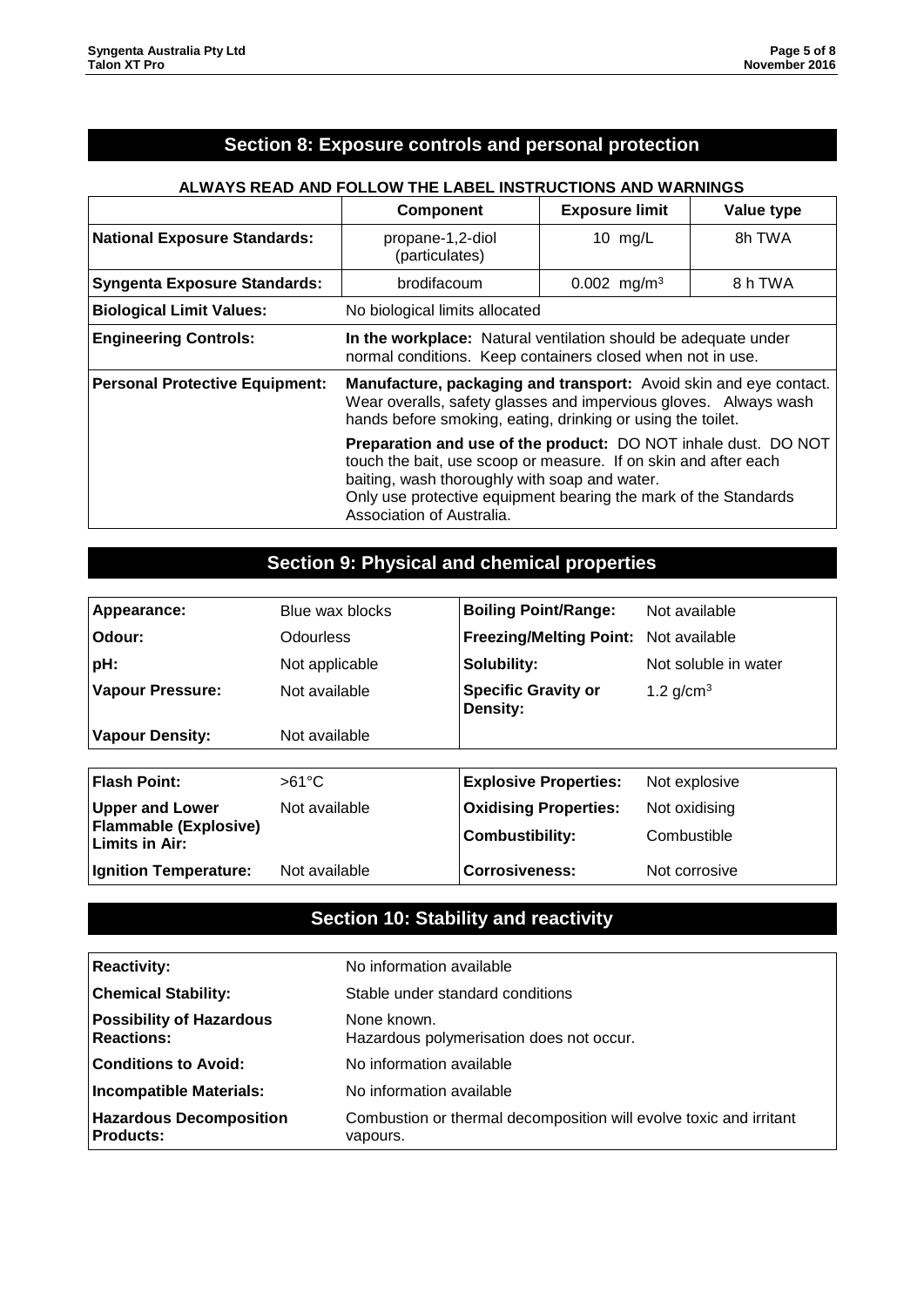## **Section 11: Toxicological information**

## **Health Effects from Likely Routes of Exposure:**

| Acute:         | Oral toxicity:                                                                                                                                                                                                                                                                                        | <b>LOW TOXICITY</b><br>Tests on rats indicate this product has a low toxicity following single<br>doses of undiluted product.<br>$(LD_{50} > 5,000 \text{ mg/kg})$ |
|----------------|-------------------------------------------------------------------------------------------------------------------------------------------------------------------------------------------------------------------------------------------------------------------------------------------------------|--------------------------------------------------------------------------------------------------------------------------------------------------------------------|
|                | <b>Dermal toxicity:</b>                                                                                                                                                                                                                                                                               | <b>LOW TOXICITY</b><br>Tests on rats indicate this product has a low toxicity following skin<br>contact with undiluted product.<br>$(LD_{50} > 5,000$ mg/kg)       |
|                | Inhalation:                                                                                                                                                                                                                                                                                           | Due to the form of this product (solid preparation), inhalation is not<br>considered to be a relevant route of exposure.                                           |
|                | <b>Skin irritation:</b>                                                                                                                                                                                                                                                                               | <b>NON IRRITANT</b>                                                                                                                                                |
|                | Eye irritation:                                                                                                                                                                                                                                                                                       | <b>NON IRRITANT</b>                                                                                                                                                |
|                | Sensitisation:                                                                                                                                                                                                                                                                                        | <b>NOT A SENSITISER</b>                                                                                                                                            |
| <b>Chronic</b> | Brodifacoum technical has been extensively tested on laboratory mammals and in test tube<br>systems. No evidence was obtained of mutagenic, carcinogenic, teratogenic neurotoxic or<br>reproductive effects.<br>Excessive exposure slows blood clotting time and can cause bleeding, shock and death. |                                                                                                                                                                    |

## **Section 12: Ecological information**

| <b>Ecotoxicity:</b>                         | <b>Toxicity to</b><br>fish:                                    | <b>PRACTICALLY NON-TOXIC to fish</b><br>Oncorhynchus mykiss (Rainbow trout):<br>$LC_{50}$ > 100 mg/L, 96 h<br>(Derived from components)                                      |
|---------------------------------------------|----------------------------------------------------------------|------------------------------------------------------------------------------------------------------------------------------------------------------------------------------|
|                                             | <b>Toxicity to</b><br>daphnia and                              | PRACTICALLY NON-TOXIC to aquatic invertebrates<br>Daphnia magna (Water flea):<br>other aquatic $EC_{50} > 100$ mg/L, 48 h<br><b>invertebrates:</b> (Derived from components) |
|                                             | <b>Toxicity to</b><br>aquatic<br>plants:                       | <b>PRACTICALLY NON-TOXIC to aquatic plants</b><br>Pseudokirchneriella subcapitata (green algae):<br>$EC_{50}$ >100 mg/L, 72 h<br>(Derived from components)                   |
| Persistence and<br>Degradability:           | Brodifacoum is persistent in water and nor persistent in soil. |                                                                                                                                                                              |
| <b>Mobility</b>                             | Brodifacoum has low mobility in soil.                          |                                                                                                                                                                              |
| <b>Bioaccumulative</b><br><b>Potential:</b> | Brodifacoum has high potential to bioaccumulate.               |                                                                                                                                                                              |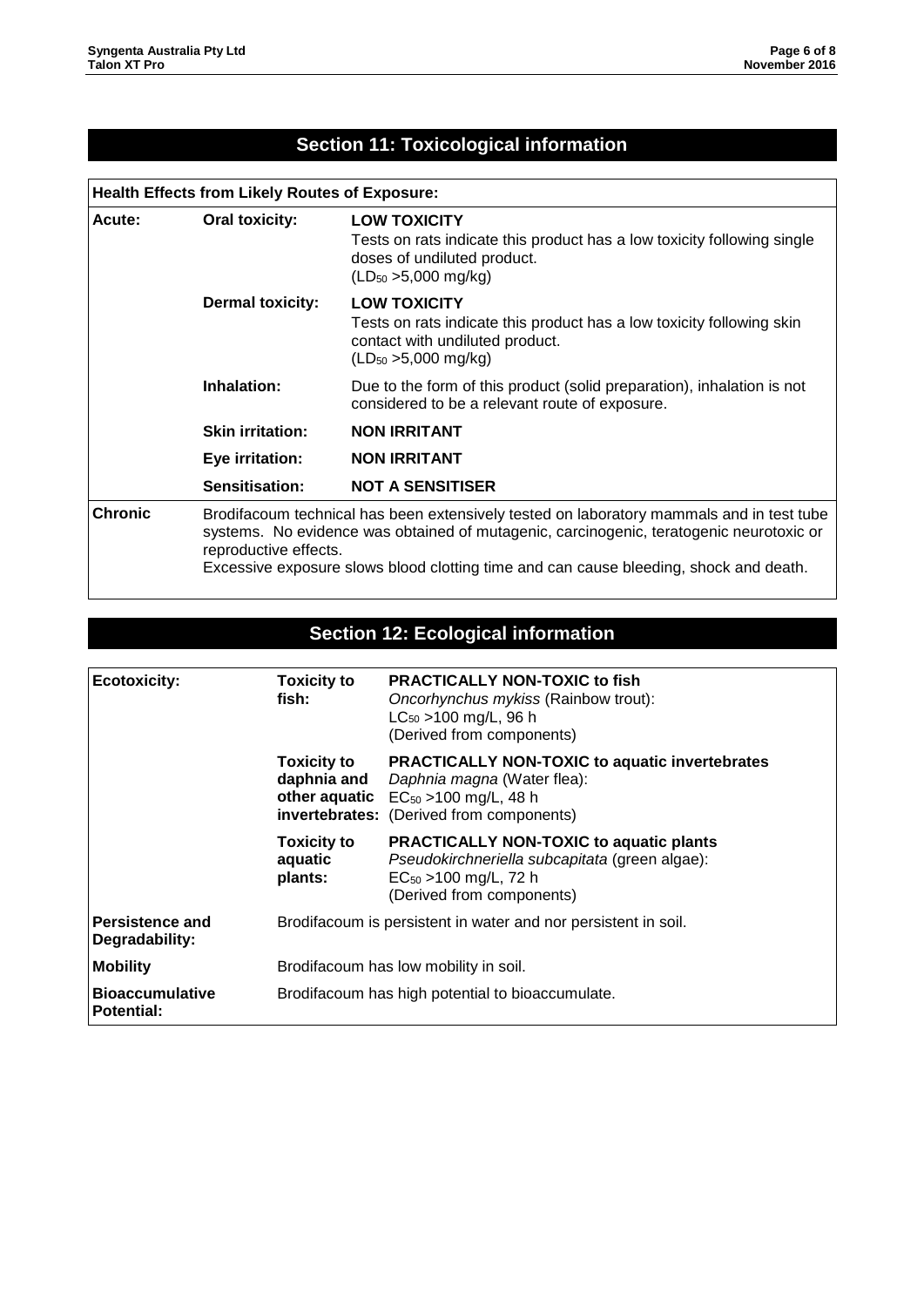| <b>Section 13: Disposal considerations</b>                         |                                                                                                                                                                                                                                                                                                                                                                                     |  |
|--------------------------------------------------------------------|-------------------------------------------------------------------------------------------------------------------------------------------------------------------------------------------------------------------------------------------------------------------------------------------------------------------------------------------------------------------------------------|--|
| <b>Disposal Methods:</b>                                           | Break, crush, puncture and bury empty containers and dispose of<br>unused bait in a local authority landfill. If no landfill is available, bury<br>the containers or unused bait below 500 mm in a disposal pit<br>specifically marked and set up for this purpose clear of waterways,<br>desirable vegetation and tree roots. Empty containers and product<br>should not be burnt. |  |
| <b>Special Precautions for</b><br><b>Incineration or Landfill:</b> | Not applicable                                                                                                                                                                                                                                                                                                                                                                      |  |

# **Section 14: Transport information**

| <b>LAND TRANSPORT</b><br>ADG.      | Not a dangerous good in Australia |                                                |                |
|------------------------------------|-----------------------------------|------------------------------------------------|----------------|
| <b>UN Number:</b>                  | None allocated                    | <b>Packing Group:</b>                          | None allocated |
| <b>UN Proper Shipping</b><br>Name: | None allocated                    | <b>Special Precautions</b><br>for User:        | None allocated |
| <b>Transport Hazard</b><br>Class:  | None allocated                    | Hazchem or<br><b>Emergency Action</b><br>Code: | None allocated |
| <b>Subsidiary Risk:</b>            | None allocated                    |                                                |                |

| <b>SEA TRANSPORT</b><br><b>IMDG</b> | Not a dangerous good in Australia |                                                            |                |
|-------------------------------------|-----------------------------------|------------------------------------------------------------|----------------|
| <b>UN Number:</b>                   | None allocated                    | <b>Subsidiary Risk:</b>                                    | None allocated |
| <b>UN Proper Shipping</b><br>Name:  | None allocated                    | <b>Packing Group:</b>                                      | None allocated |
| <b>Transport Hazard</b><br>Class:   | None allocated                    | Environmental<br>hazards for<br><b>Transport Purposes:</b> | None allocated |

| <b>AIR TRANSPORT</b><br>IATA - DGR       | Not a dangerous good |                         |                |
|------------------------------------------|----------------------|-------------------------|----------------|
| <b>UN Number:</b>                        | None allocated       | <b>Subsidiary Risk:</b> | None allocated |
| <b>UN Proper Shipping</b><br>Name:       | None allocated       | <b>Packing Group:</b>   | None allocated |
| <b>Transport Hazard</b><br><b>Class:</b> | None allocated       |                         |                |

# **Section 15: Regulatory information**

| <b>APVMA Product Number:</b>     | 59323 |
|----------------------------------|-------|
| <b>Poisons Schedule (SUSMP):</b> |       |